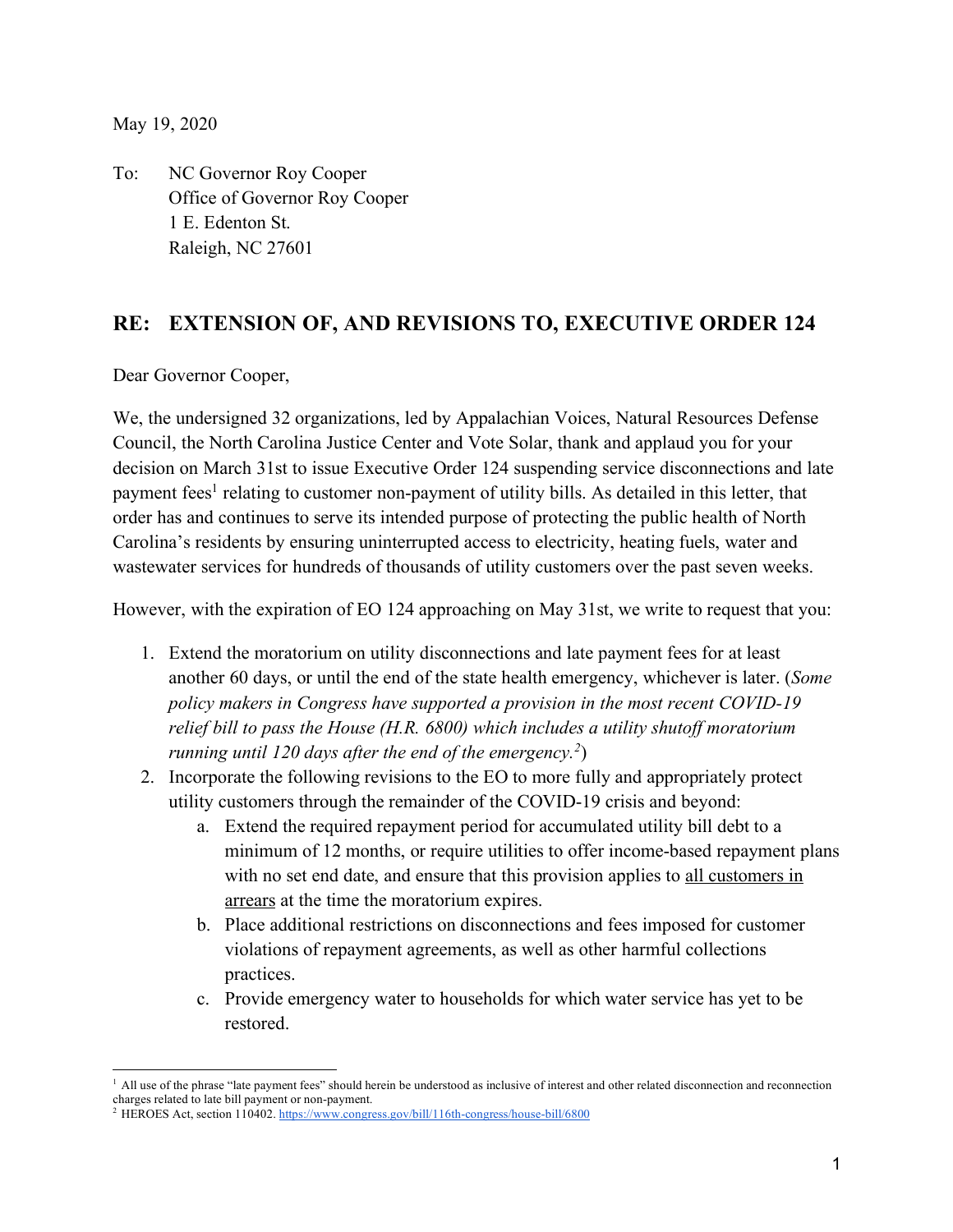- d. Require the immediate reconnection of anyone still without essential utility services that had been disconnected prior to the enactment of EO 124.
- e. In addition to existing reporting requirements, require utilities to report on total utility bill debt owed by customers, the number of customers in arrears, the number of customers that were disconnected for non-payment when the moratorium first took effect, and steps undertaken to reconnect customers.
- f. Restore weekly data reporting requirements for utilities.
- g. Implement standardized requirements for utilities to notify their customers of the provisions of the order.

We also ask that you consider federal and State funding policies and/or resources that can help alleviate arrearages while stabilizing utilities (as outlined near the end of this letter).

The extension of, and revisions to, EO 124 detailed herein are critical given the rapid growth in utility bill debts and arrearages in North Carolina that is occurring as a result of the crisis.

# **Analysis of Data Reported Under EO 124**

The monthly reports that North Carolina's utilities were required to submit in accordance with EO 124 illustrate the depth to which individuals and families in our state are struggling to pay their utility bills as a result of the economic crisis. Considering the number of workers who have filed for unemployment since the onset of the crisis, the sheer numbers of customers who would have faced disconnection for nonpayment in the absence of the moratorium suggests that the problem will likely grow in the coming months.

In sum, the data (which do not include full responses from some of the largest utilities) show that, as of April 30, over 425,000 residential electric, gas, water, and wastewater accounts became eligible for disconnection in April but were not disconnected because of the moratorium, and over 500,000 residential accounts were overdue at the end of April, totaling, at a minimum, nearly \$54 million in arrears.<sup>3</sup> (It is important to note that these impacts are the result of unprecedented unemployment and not a result of EO 124.) Further, more than 2,370 residential electric, gas and water accounts that were disconnected as of March 31st had yet to be reconnected as of April 25th, including more than 1,100 water customers lacking running water to wash their hands to prevent the spread of disease in the middle of a pandemic.4

<sup>&</sup>lt;sup>3</sup> The total utility bill arrearage value and number of overdue accounts are far less than the actual value due to the fact that the largest utilities, as well as many small- and medium-sized utilities opted not to report this data in their monthly report. The actual total value of residential arrearages could easily exceed \$100 million or more, especially considering that in the report for Period 2, the NC Electric Membership Corporation reported that from February 29th through April 11th the amount of unpaid customer bills for the average co-op nearly tripled, increasing by \$630,000 per co-op, or more than \$16 million in total. Additionally, per the NCUC, nearly half of the utilities operating in the state did not submit the April monthly report.

<sup>&</sup>lt;sup>4</sup> The weekly data was also incomplete due to the fact that only 20 percent of all utilities were submitting weekly data, with the rest being exempted from having to do so. As such, the numbers for these utilities are lower than they likely otherwise would be.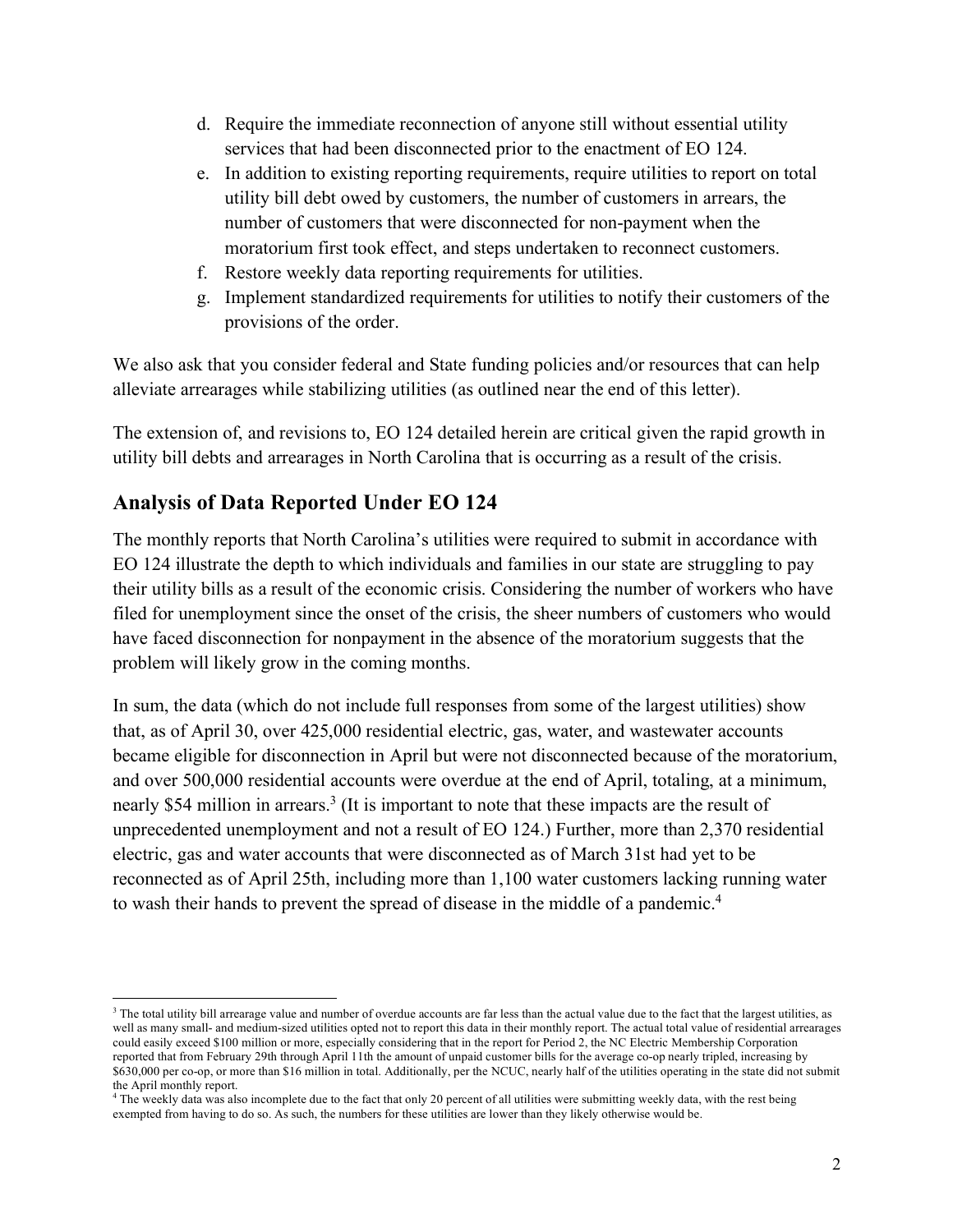EO 124 required all electric, gas and water/wastewater utilities serving North Carolina residents to submit weekly data reports to include, among other items, the number of accounts that were eligible for disconnection for non-payment as of March 31st, the number of accounts that remained disconnected due to non-payment as of March 31st, the number or reconnections performed during each weekly reporting period, the number of accounts for which extended repayment plans had been established, and the amount of late payment fees that would have been charged (but were not). Initially, NCUC established four weekly reporting periods that covered April 1 to April 25. Subsequently, NCUC and the Attorney General, exercising discretion granted under the order, changed the reporting period to monthly, with the first monthly report covering the month of April.

While the weekly reports provided extremely valuable data to help understand how the economic crisis is impacting North Carolinians' ability to afford their utility bills, the data was incomplete due to the large number of utilities exempted during the weekly reporting periods (resulting in only 20 percent of all utilities submitting data) and the lack of key data points such as accumulated bill arrearages and other items.

On May 15th, the NC Utilities Commission (NCUC) submitted to the Governor the first monthly data report, which covers April 1st through 30th. No utilities were exempt from monthly reporting, but NCUC states that only "more than half" of the state's utilities submitted a monthly report.

Another key data limitation is the lack of complete information on the scale of past due accounts at the end of the monthly reporting period, which serves as an indicator of the number of households that may soon be facing disconnection were it not for the moratorium, even if they did not become "eligible for shutoff" before the end of April. The numbers from the data that is available are staggering, as discussed below, yet they understate the full extent of the problem. The monthly reporting form asked utilities to submit, for the first time, the number of past due accounts and total dollar amount arrearages as of April 30th, but responses to those questions were voluntary. The largest utilities -- such as most of the investor-owned electric and gas utilities, all of the state's rural electric cooperatives, and the state's largest investor-owned water utility -- did not provide some or all of this optional data.

Subject to the above limitations, our analysis of the residential data in the monthly report shows the following:

#### **Number of utilities submitting monthly reports for April:**

- Electric: 79
- Natural gas: 10
- Water: 296
- **Total: 385**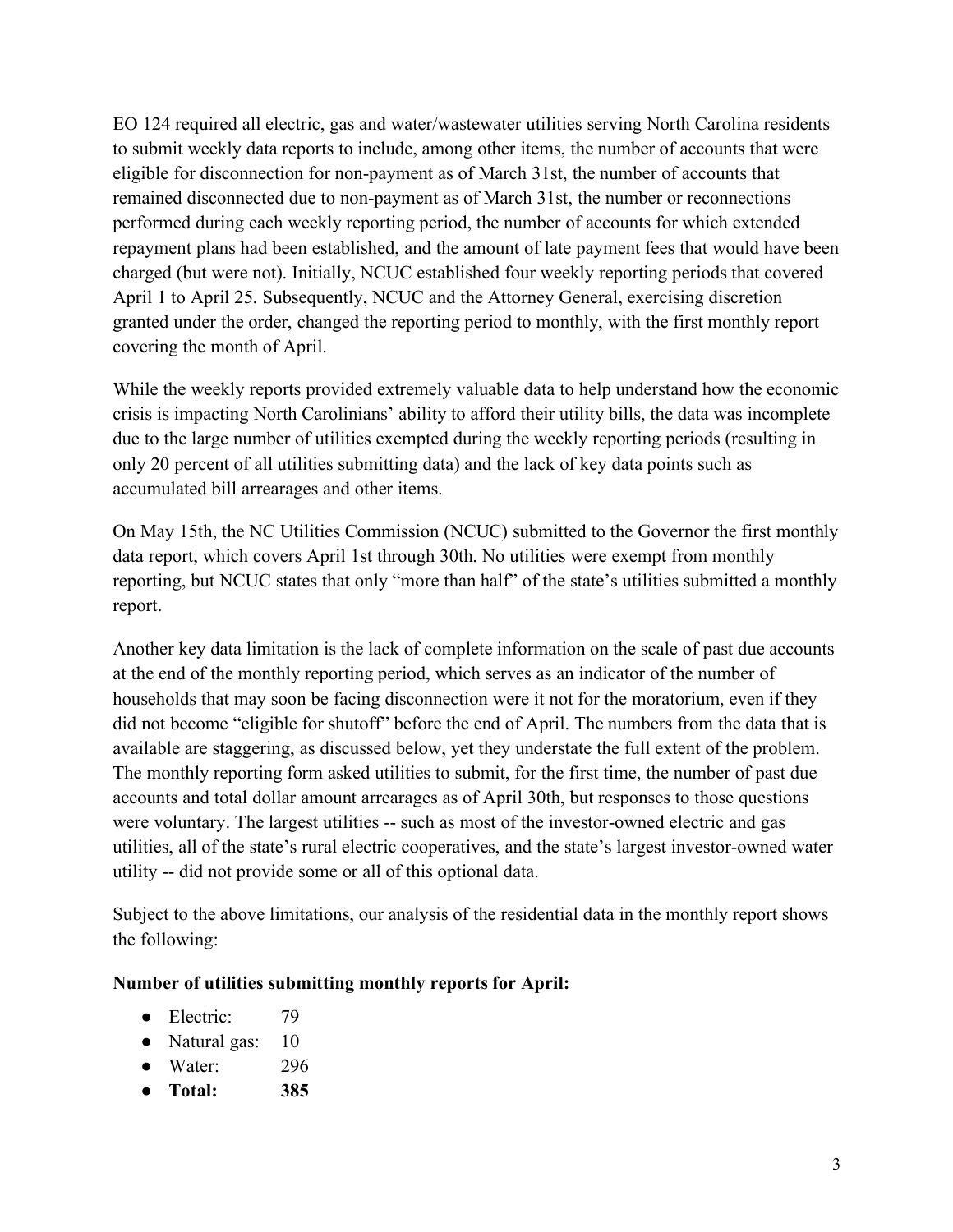**Total residential accounts that became eligible for disconnection for non-payment in April:**

- Electric: 233,464
- Natural gas:  $42,095$
- Water: 149,895
- **Total: 425,454**

**Total residential accounts with a past due bill amount as of April 30th** *(data provided only by some reporting utilities)*

- Electric: 118,776
- Natural gas: 77,760
- Water: 308,639
- **Total: 505,175**

#### **Total dollar amount of residential arrearages as of April 30th** *(data provided only by some reporting utilities)*

- Electric: \$14,236,952
- Natural gas:  $$964,512$
- Water: \$38,747,804
- **Total: \$53,949,268**

**Residential accounts remaining disconnected for non-payment as of April 25th:**<sup>5</sup>

- $\bullet$  Electric:  $1.171$
- Natural gas: 199
- Water:  $1,101$
- **Total: 2,471**

Of the over 505,000 residential accounts overdue at the end of April -- including over 425,000 that were already eligible for shutoff -- only 14,638 had been put on a repayment plan.

Critically, the above data suggest that approximately 80,000 residential accounts that were not yet eligible for shutoff by the end of April will soon become eligible for shutoff, based on arrears accumulated.6 For water and gas, in particular, approximately *twice as many* residential accounts were overdue at the end of April as became shutoff eligible at some point during the month.<sup>7</sup>

<sup>5</sup> These numbers are derived from the four weekly reports, by summing the number that each of the reporting utilities identified as having been disconnected as of March 31, 2020 and subtracting the total number of accounts reported as reconnected.<br><sup>6</sup> The number of residential accounts past due at the end of April (approximately 505,000) exceeds by about 80,000 th

shutoff eligible at some point in April (approximately 425,000). Across all utilities reporting, the average number of days after billing that a bill becomes past due is 22, and the average number of days after billing when shutoffs "would normally begin" is 37. In other words, on average, shutoffs can begin when a customer's bill is as little as 16 days overdue.

<sup>&</sup>lt;sup>7</sup> Among the water utilities reporting, approximately 150,000 residential customers became eligible for shutoff during April, but by the end of the month approximately 309,000 residential accounts were overdue. Among the gas utilities reporting, approximately 42,000 residential customers became eligible for shutoff during April, but by the end of the month approximately 78,000 residential accounts were overdue.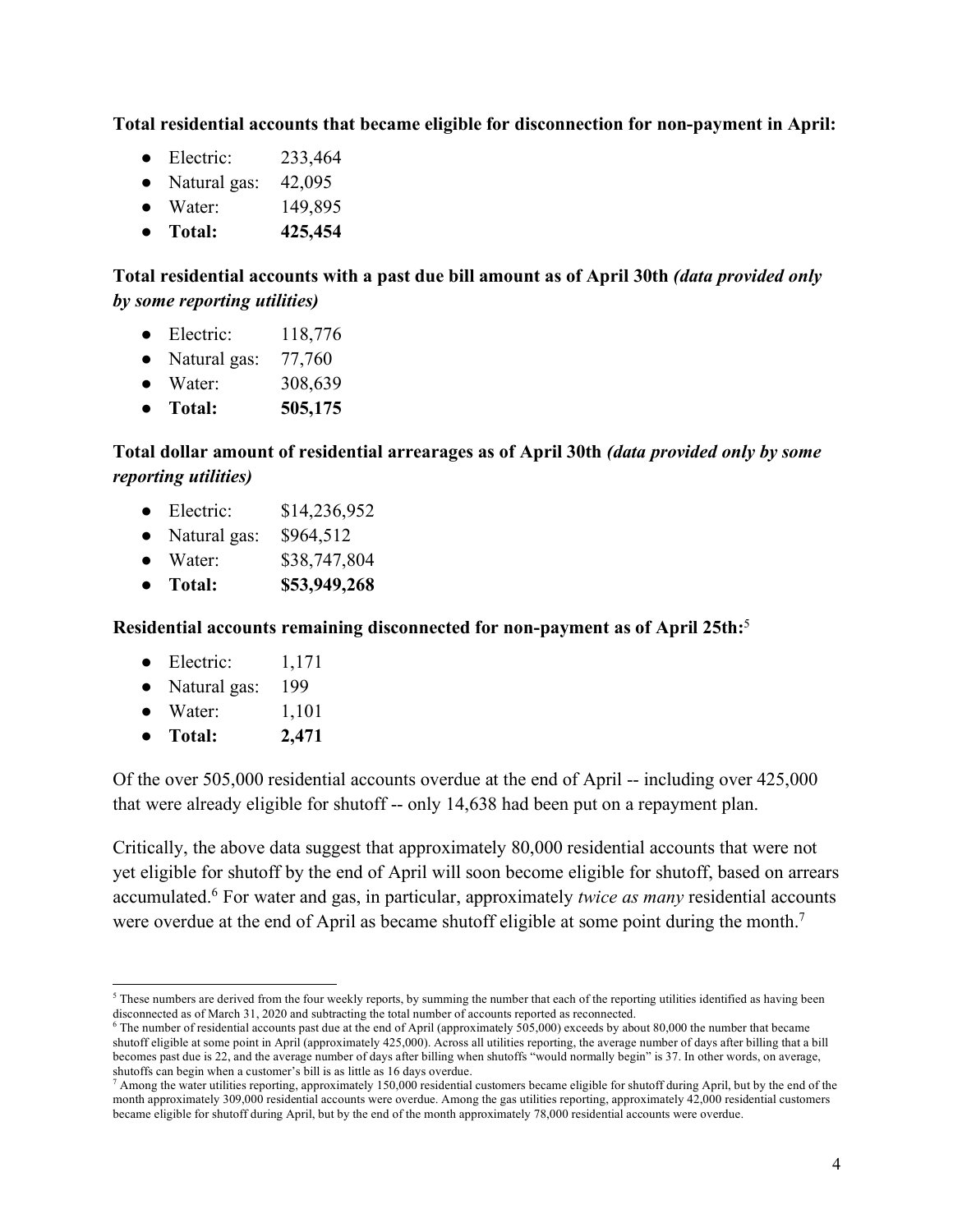Depending on how bad the economic impact of the crisis ends up being, recent estimates suggest that electric utility arrearages (unpaid debts) in North Carolina could ultimately range from \$300 million<sup>8</sup> to \$700 million.<sup>9</sup> One of those recent estimates -- in a report by Vote Solar, one of the primary authors of this letter -- estimates that total arrearages for all utilities including electric, gas, water/wastewater and broadband could reach \$1.3 billion over just four months.10 The EO did not cause these dynamics. *Overall, the data indicate that programs to help pay arrearages and assist utilities are needed immediately.*

# **Policy Implications**

A sudden end to the shutoff moratorium enacted under EO 124, while the COVID-19 emergency and resulting economic crisis continue, would open the door to immediate loss of water, electric, and/or gas service for the many hundreds of thousands of North Carolinians who are in arrears on their utility bills. This would undercut the state's efforts to control the pandemic and would result in significant and long-lasting social and economic devastation for these households, and by extension the broader economy, and as such requires your immediate attention.

To that end, relating to EO 124, we request the following:

**1. Extend the moratorium at least another 60 days or until the end of the state health emergency, whichever is later.**

Even as your office is advancing a phased re-opening of the state economy, the number of unemployment claims continues to rise, recently reaching as many as 1 million such claims directly tied to the COVID-19 crisis. While relaxing economic restrictions may bring back a large number of jobs, it will be months, at a minimum, before we reach pre-crisis levels of unemployment. While EO 124 requires utilities to offer a minimum of six months for customers to pay off accumulated utility bill debts once the moratorium is lifted, if those customers still remain unemployed they are unlikely to be able to afford their monthly bills, much less an extra payment to cover unpaid bills from prior months. As such, the moratorium period should be extended by at least another 60 days or until the state health emergency is declared to be over, whichever is later.<sup>11</sup> At that time, further extension of the moratorium should be considered as unemployment or other economic indicators warrant.

 $\overline{a}$ <sup>8</sup> Vote Solar. "COVID-19 and the Utility Bill Debt Crisis." April 2020. *NC utility-specific estimates provided via email.* https://votesolar.org/files/5415/8827/1108/Vote\_Solar\_Covid19\_Debt\_Crisis.pdf

<sup>9</sup> National Consumer Law Center. "Skyrocketing Utility Arrears during the Covid-19 Crisis: The Need for Substantial Federal Support." April 2020. https://www.nclc.org/images/pdf/special\_projects/covid-19/IB\_Electric\_Service\_Arrearage\_Narrative.pdf

<sup>&</sup>lt;sup>10</sup> Vote Solar. April 2020.

<sup>&</sup>lt;sup>11</sup> A review of state water shutoff moratoria performed by the Natural Resources Defense Council found that eight other states that have water shutoff moratoria that extended at least through the end of their state's health emergency: California, Delaware, Indiana, Maine, Michigan, New Hampshire, Ohio and Wisconsin. In a number of other states with shutoff moratoria for utility-commission regulated utilities (including electric, gas, and water), the moratoria extend at least through the end of the state's health emergency; a partial list includes Illinois, Iowa, Massachusetts, New Mexico, Pennsylvania, Tennessee.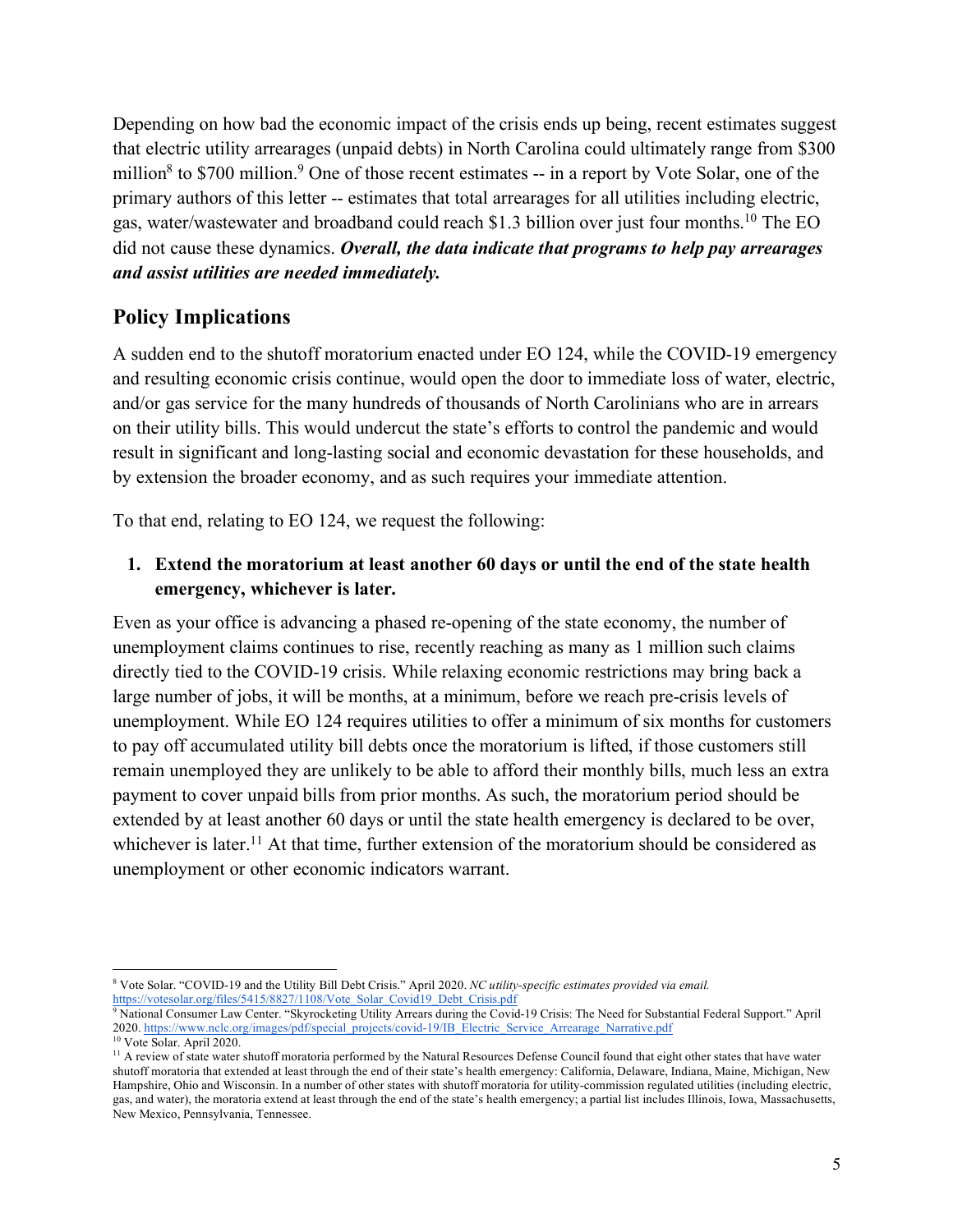It is important to note that we understand the economic hardship that many of the state's utilities, particularly the unregulated non-profit and government-owned utilities, are facing as a result of the crisis and the associated loss in revenue due to customers being unable to pay their bills. While there have been claims that the moratorium is exacerbating that hardship by incentivizing "free ridership," such claims are unsubstantiated and discount the importance of ensuring access to vital services in order to protect public health. Further, prior to the enactment of EO 124, many of the state's unregulated utilities had yet to institute those protections voluntarily.

However, it is clear that utilities are facing significant revenue shortfalls due to customer nonpayment, and addressing the growing arrearages will be of vital importance in order to maintain the financial health of utilities while at the same time ensuring the continuation of utility services for customers until our economy is stable and normal operations can continue. We provide some brief recommendations in that regard at the end of this letter.

### **2. Incorporate several revisions to the EO to more fully and appropriately protect utility customers through the remainder of the COVID-19 crisis and beyond**.

The data gathered under EO 124 show the need not only to extend the expiration date of the order, but also to expand the protections it provides. We request that an extended order include the modifications described below. We note that the National Association of State Utility Consumer Advocates recently published a resolution regarding this issue, with recommendations that support our own.<sup>12</sup>

## **a. Extend the required repayment period for accumulated utility bill debt to a minimum of 12 months, or require utilities to offer income-based repayment plans with no set end date.**

Even as the economy recovers, it will take a long time for utility customers to get back on their feet and once again able to afford their utility bills. In the meantime, many will continue accruing utility bill debt. Once the moratorium is lifted (especially if it is lifted too early), they will have six months (as required under EO 124) to pay off any accumulated utility bills. This is likely to be untenable for tens of thousands if not hundreds of thousands of North Carolina households.

For instance, a household that had a pre-crisis electric bill of \$150 per month, but was unable to pay that bill in April and May, will have accumulated a debt of \$300 that they would have six months to pay off beginning June 1st. That would amount to \$50 per month, which would be tacked onto their normal \$150 monthly bill, increasing their monthly bill to \$200 -- a 33% increase. If they are still unemployed, or even if they are recently re-employed, they may still be unable to afford their utility bills, much less the additional required payment.

<sup>&</sup>lt;sup>12</sup> National Association of State Utility Consumer Advocates. Resolution 2020-01. "NASUCA Recommendations Concerning the Effects of the Public Health and Economic Crises Resulting from COVID-19 upon Utility Rates and Services Provided to Consumers by Public Utilities." May 12, 2020. https://www.citizensutilityboard.org/wp-content/uploads/2020/05/2020-01-NASUCA-COVID-19-Policy-Resolution-Final-5-12- 20\_.pdf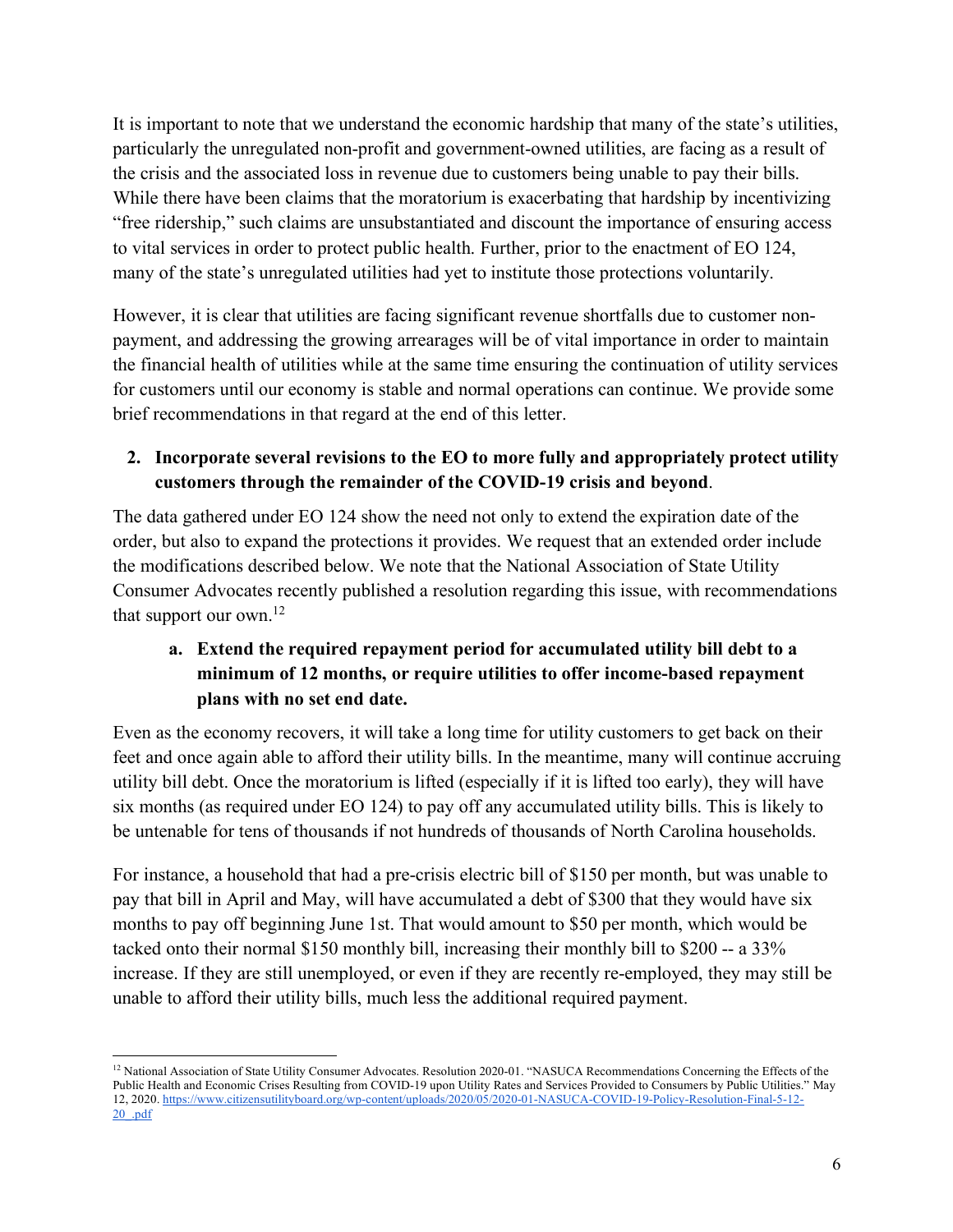This example underscores the need to extend the repayment period requirement in the EO to at least 12 months, and to consider more appropriate approaches such as an income-based repayment plan (*e.g.*, monthly payments capped for low-income customers as a certain percentage of household income), as well as implement additional restrictions on utilities that address disconnections and fees imposed if a customer violates a repayment agreement (see 2.b., below). Further, the repayment plan provision should be expanded so that it is available to all customers in arrears at the time the moratorium expires, *including those that had delinquent accounts prior to March 31st*.

## **b. Place additional restrictions on disconnections and fees imposed for customer violations of repayment agreements, as well as other harmful collections practices.**

Additional revisions to the EO are required to further protect utility customers from adverse financial impacts of harmful collection practices during and following the end of the moratorium. For instance, under the existing EO, if a customer is late on payments under an extended repayment plan, utilities may then disconnect that customer, charge a late payment fee and interest, and charge a fee to be reconnected.<sup>13</sup> To protect against this and other harmful collections practices, we ask that you make the following revisions to the order and ensure these protections remain in place for the duration of the required repayment period:<sup>14</sup>

- 1. Eliminate any customer deposit requirements;
- 2. Eliminate down payment requirements on deferred payment arrangements;
- 3. Eliminate minimum balance requirement for prepaid utility service customers;
- 4. Prohibit the use of liens (including lien sales and enforcement of liens) as a collection practice; and,
- 5. Prohibit reporting of unpaid bills to any consumer reporting agency and the sale of unpaid receivables to private collection agencies.

### **c. Provide emergency water to households for which water service has yet to be restored.**

Per the weekly reports, approximately 1,100 residential water accounts remained without service as of April 25th, with a limited number of utilities reporting.15

<sup>13</sup> Kara Millonzi, UNC School of Government. "EO 124: Further Implementation Guidance for Local Government Utilities." May 6, 2020. https://canons.sog.unc.edu/eo-124-further-implementation-guidance-for-local-government-

utilities/#utm\_source=rss&utm\_medium=rss&utm\_campaign=eo-124-further-implementation-guidance-for-local-government-utilities <sup>14</sup> The National Consumer Law Center offers additional policy recommendations that we support for protecting utility customers from disconnections and financial harm following the lifting of the moratorium. See: "Coronavirus Crisis: How States Can Help Consumers Maintain Essential Utility Services." March 2020. https://www.nclc.org/images/pdf/special\_projects/covid-19/IB\_What\_States\_Can\_Do\_Coronavirus\_Utilities.pdf

<sup>&</sup>lt;sup>15</sup> Reports to date do not provide the actual number of accounts remaining without service as of April 30 because the April monthly report did not require reporting of the number of accounts that each utility had already disconnected when the moratorium took effect. Data on disconnections are available from the weekly reports, albeit from a more limited set of reporting utilities. As of the reporting period ending April 25, only 227 water or wastewater utilities had submitted at least one weekly report. The state has approximately 2,000 community water systems regulated under the Safe Drinking Water Act, including 280 serving more than 3,300 people. See USEPA, Safe Drinking Water Information System (SDWIS), Safe Drinking Water Search for the State of North Carolina, https://enviro.epa.gov/enviro/sdw\_form\_v3.create\_page?state\_abbr=nc.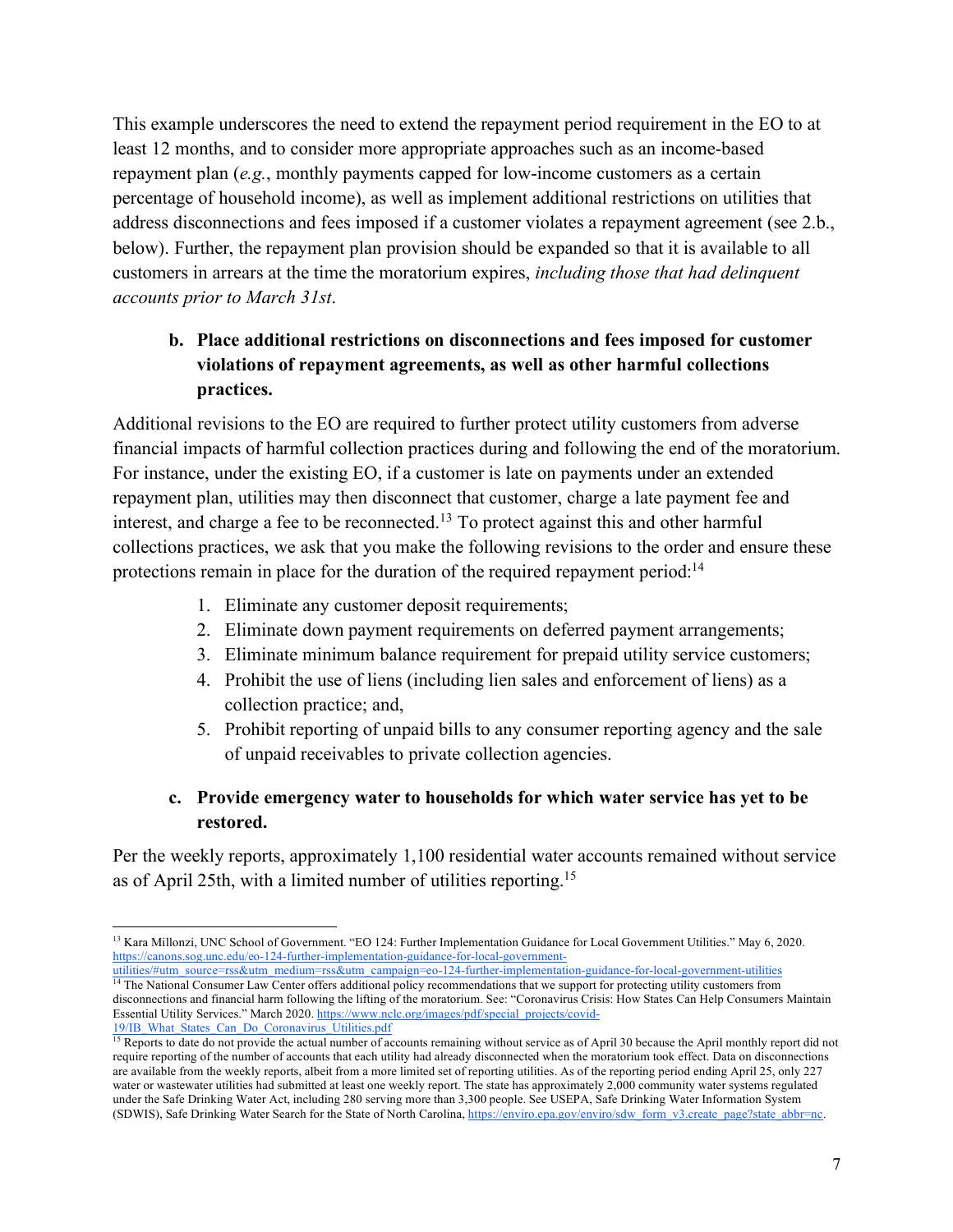We request that you ensure the immediate provision of emergency water for households waiting water service to be restored or who otherwise lack safe tap water. This can be done by establishing water distribution stations at various spots in the community that are available to all who lack safe water. We ask that you direct relevant state, county, local, and/or utility officials to ensure this happens, and that the availability and location of these stations is widely publicized.

### **d. Require the immediate reconnection of anyone still without essential utility services that had been disconnected prior to the enactment of EO 124.**

EO 124 only "encourages" utilities to immediately reconnect service for any account that had their service disconnected or shut off prior to the order. Per our analysis of the weekly reports, more than 2,370 total electric, gas and water accounts that were disconnected as of March 31st had yet to be reconnected as of April 25th. This number is likely to be low due to the large number of utilities that have been exempted from weekly reporting. Utilities should be *required* to safely reconnect all accounts that were disconnected as of March 31st if they serve an occupied residence, with some flexibility for responding appropriately to customer-specific circumstances. Utilities should be required to do this proactively, based on their records of disconnections, rather than waiting for a customer to contact them. Additionally, to the extent this is necessary, the EO should be revised to specify that utilities are required to approve connection requests at new locations customers may have moved to regardless of whether a debt/arrearage still exists at that customer's prior residence.

## **e. In addition to existing reporting requirements, require utilities to report on total utility bill debt owed by customers, the number of customers in arrears, the number of customers that were disconnected when the moratorium first took effect, and steps undertaken to reconnect customers.**

The EO requires utilities to report the number of customers who would have been eligible for disconnection as well as the amount of uncharged late payment fees. It does not require utilities to report actual utility bill debts owed or the number of customers in arrears; although NCUC requested this data, for the first time, in the April monthly reports, it made the submission of this data voluntary (and most of the investor-owned and co-op utilities did not submit that data).

The existing EO also does not require reporting on disconnections as of the date the order took effect or on reconnections made during the term of the order; although in the weekly reports NCUC did require utilities to report that data, in the monthly report (which for the first time required reporting by non-NCUC regulated utilities), only reconnection data was required, but not disconnection data. As a result, the dataset collected from utilities, with respect to these issues, is significantly incomplete. *These data points are far more important for understanding the severity of the problem than the data utilities are required to report under the existing EO.*<sup>16</sup>

 $\overline{a}$ <sup>16</sup> Disconnection policies can vary widely by utility, particularly among those not regulated by NCUC. There may be many customers who, although in arrears, did not become eligible for disconnection during the reporting periods to date, and thus would not be counted.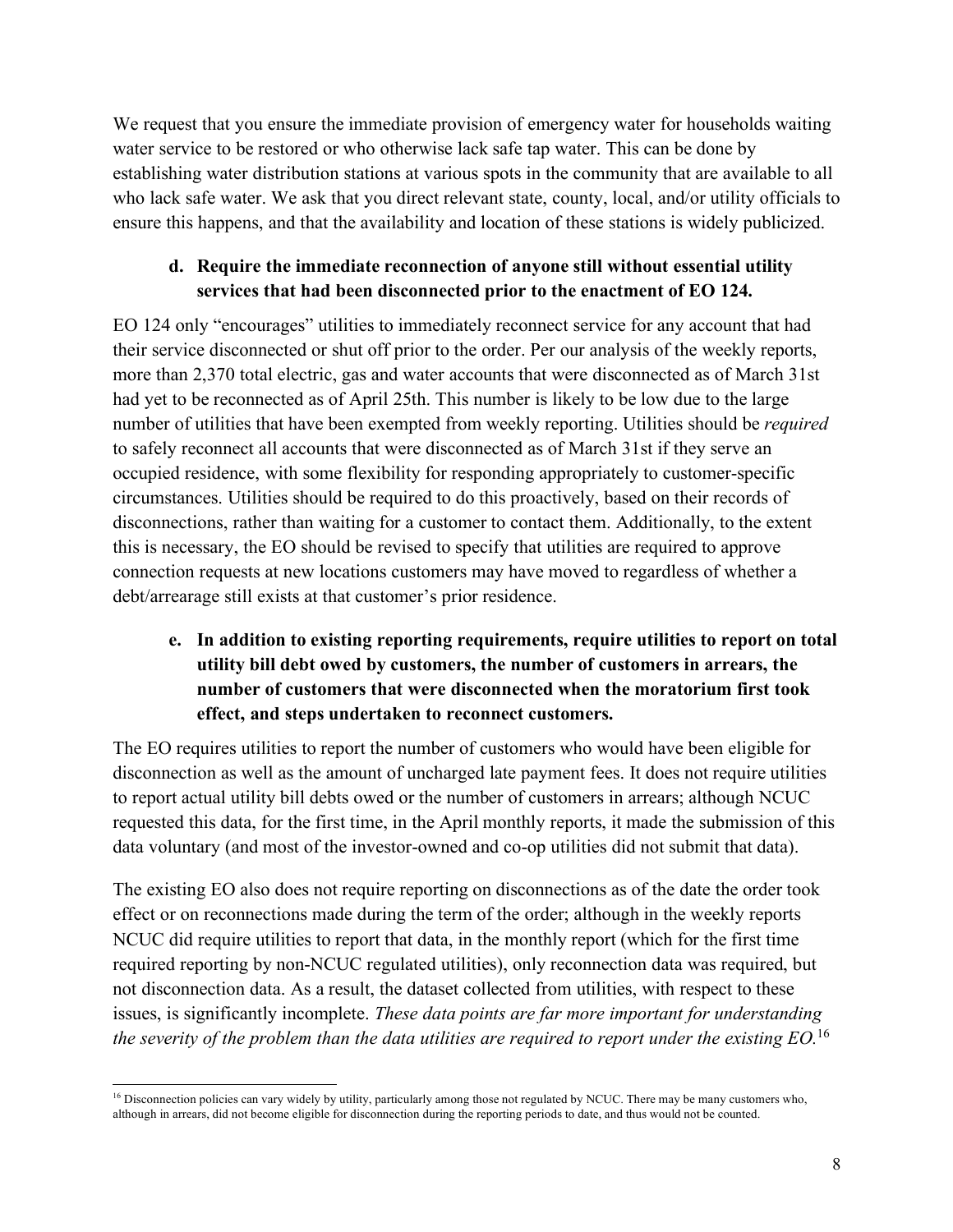As detailed above, the monthly utility report shows that residential arrearages amounted to a minimum of approximately \$54 million as of April 30th. That data did not include amounts for customers of the state's largest investor-owned electric utilities or those of electric cooperatives, among other utilities. However, as reported by the NC Electric Membership Corporation in mid-April, member-owners (customers) of electric co-ops had already accrued \$16 million in unpaid bills between Feb. 29th and April 11th, and estimates have been produced showing that statewide electric bill arrearages could exceed \$300 million in a number of months.

This is the single-most important issue that will need to be addressed regarding all utility services in the coming months given the potential for tens of thousands or hundreds of thousands of utility customers facing unaffordable bills, and thus service disconnections/shut offs by the end of the year (or sooner, if they aren't able to make payments under an agreed-upon payment plan). For the public and the Administration to be able to understand the scale of this problem and respond appropriately, the Administration should require utilities to include in each report (separately for residential and non-residential customers) the total unpaid bill debt, the total number of accounts in arrears, and the number of accounts reconnected.

Further, the Administration should also require all utilities to submit, immediately, the number of customers disconnected for non-payment as of March 31, 2020.17 Until a utility has reconnected all of its residential accounts that serve currently occupied homes, it should also be required to submit weekly updates that: describe the steps that utility has taken or will take to reconnect those customers, explain the reasons for any delays, provide the anticipated schedule to complete reconnections, and describe any steps that have been taken to help disconnected customers secure emergency access to water while they await reconnection.

#### **f. Restore weekly data reporting requirements for utilities.**

The monthly utility report notes that utilities will no longer be required to submit weekly data reports, and that reporting will now only be required on a monthly basis. Given the importance of the data (both what has been required and what we are requesting be added to the reporting requirements) for enabling the Administration and the public to track and assess the growing impacts of the economic crisis for North Carolina's households, we ask that you reverse the NCUC and Attorney General's decision to eliminate weekly reporting requirements.

<sup>&</sup>lt;sup>17</sup> In the four weekly reports that preceded the monthly April report, many utilities submitted data on the number of disconnections as of March 31, 2020. However, as noted above, a much larger number of utilities reported for the April monthly reporting period, but the monthly reporting form did not request data on disconnections. As a result, the available data on disconnections is very incomplete. Additionally, for the prior weekly reports, some utilities submitted inconsistent data for the disconnection question each week, suggesting that they may have misunderstood the question.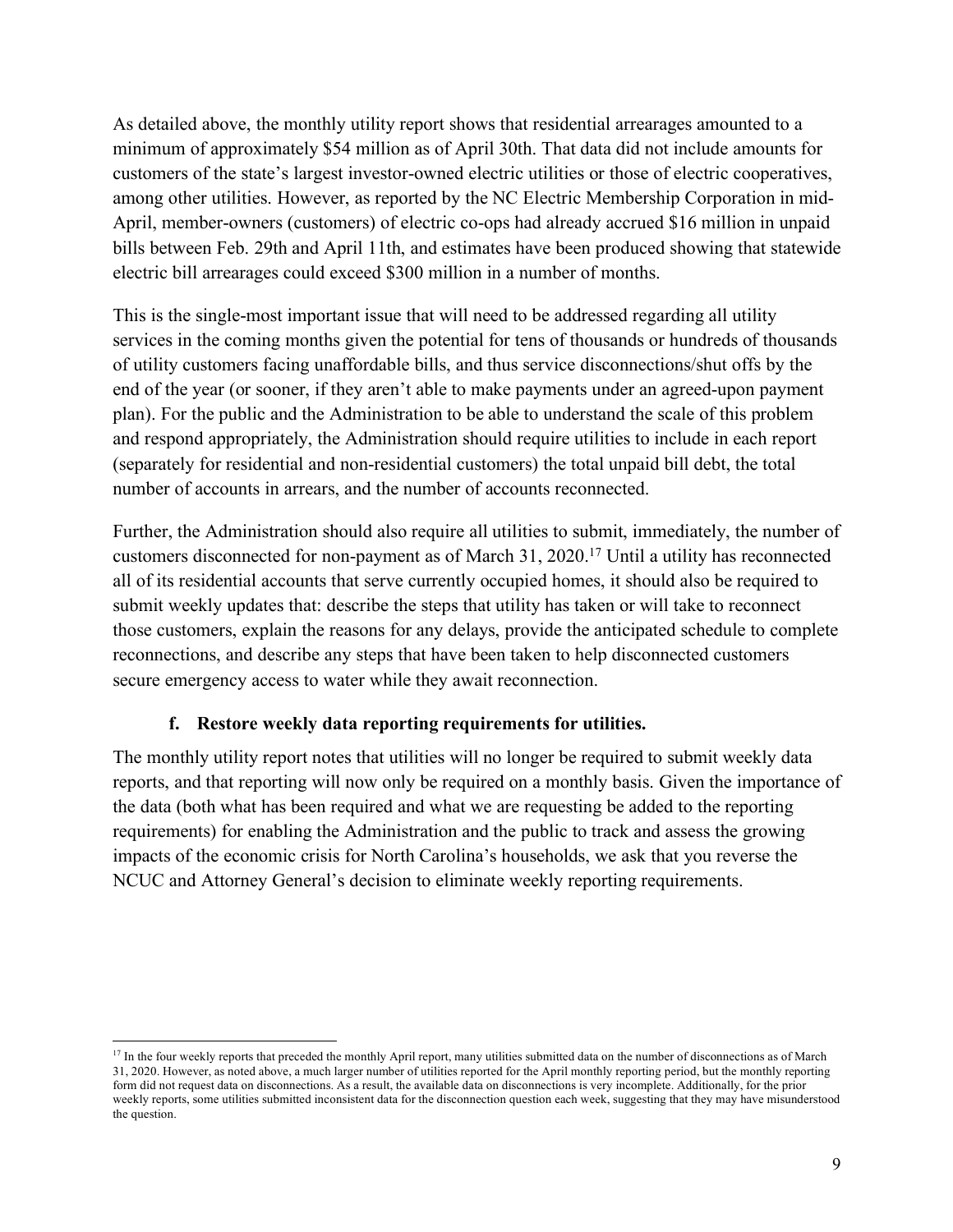#### **g. Implement standardized requirements for utilities to notify their customers of the provisions of the order.**

While the existing EO requires utilities to "reasonably inform customers of the applicable provisions" of the EO, through means "most typically used to communicate urgent messages to customers," a number of utilities have reported using only technology-based means of communication. Further, an initial review of those reports suggest that none report providing those notifications in languages other than English. However, a large number of utility customers either (a) do not have or may not frequently use email and/or social media accounts, (b) do not have access to or currently cannot afford internet service, and/or (c) may not speak or read in English. Other limitations may also apply. Therefore, we request that the EO be revised in order to improve and standardize requirements for utility communications pertaining to the provisions of the EO. Such revisions could include: general publicity in local newspapers, printed flyers, local radio advertisements, etc; information prominently included in future customer bills concerning the extended repayment options, waiver of late fees, and other changes in collections practices; sending a mailer to the last known occupant of any residence that was and remains disconnected; and, using community-appropriate languages in all means of communication.

## **Policy Options for Utility Stabilization and Arrearage Management**

The significant number of utility customers unable to pay their bills as a result of the COVID-19 crisis has underscored the need to act immediately and with expanded focus to protect North Carolina's residents from losing vital utility services during and over the many months following the crisis. To that end, we have outlined specific requests for extending and revising EO 124.

However, that economic hardship will impact low-income households the most and those households may struggle to regain economic stability for years to come, leaving them vulnerable to future disconnections due to non-payment of their utility bills. Additionally, we understand the economic hardship the crisis and moratorium are having on the financial stability of utilities themselves, most notably the unregulated non-profit and government-owned utilities. We recommend that your Administration explore funding sources and opportunities that may be used to forgive accumulated utility bill debt for income-qualified households while at the same time helping these utilities recover those lost revenues.

Existing options for achieving this may include a portion of North Carolina's allocation of federal COVID-19 relief funding, federal Community Service Block Grants, or Stafford Act emergency funds from the Federal Emergency Management Agency. A handful of signatories to this letter are also in the process of drafting a federal loan-to-grant proposal that would stabilize utility finances and alleviate arrearages for customers most in need, and we welcome a conversation with your Administration about that proposal.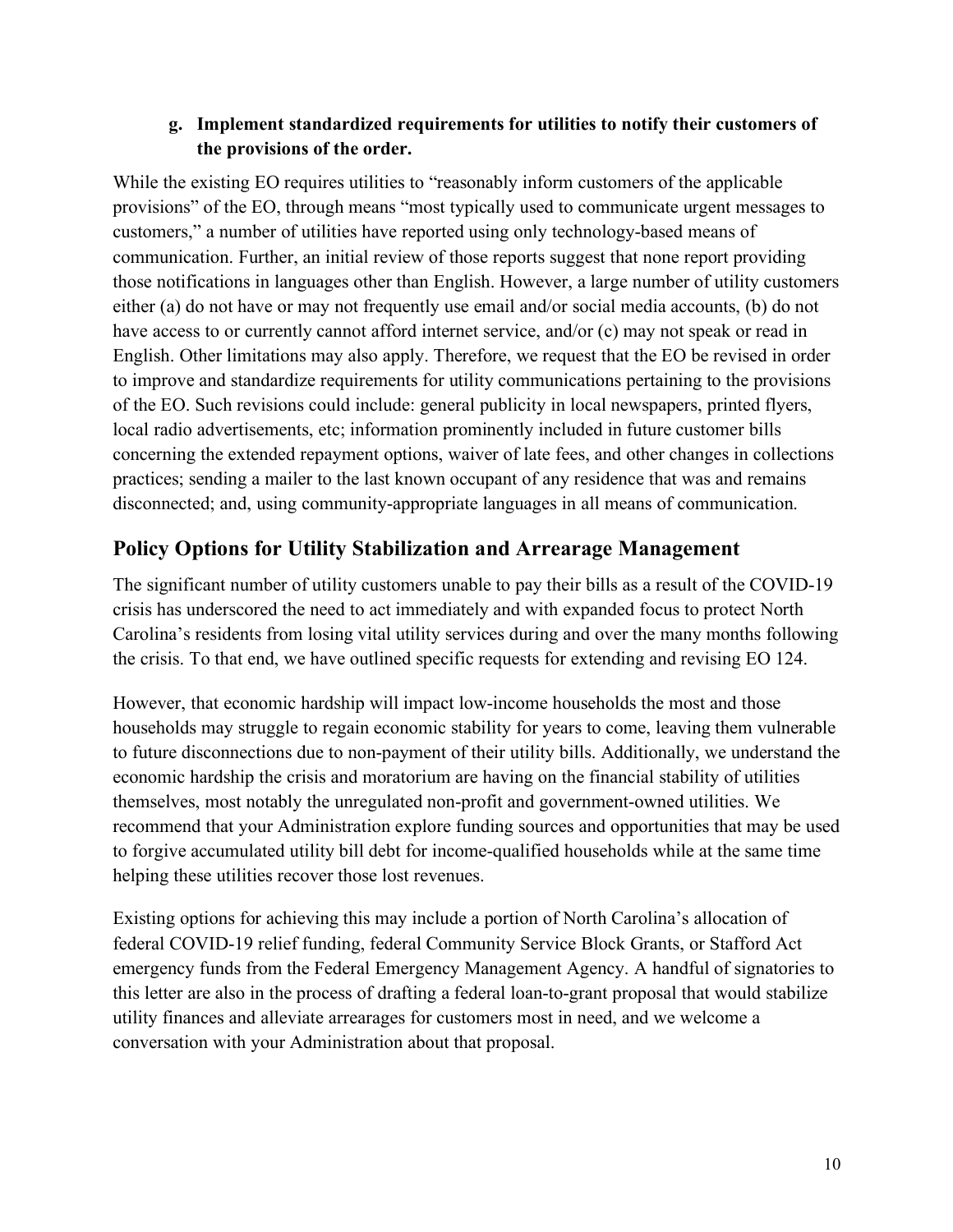Finally, we ask that your Administration consider advancing long-term policy and program solutions that address the underlying energy insecurity that more than a million households in North Carolina face in paying utility bills on a day-to-day basis, particularly expanding access to comprehensive energy-efficiency upgrades to more low-income households.18 This is critical for addressing the significant economic and social inequities that exist in our state, for enabling households to be more resilient in the face of future economic crises, and for meeting the goals of the Clean Energy Plan under Executive Order 80.

Thank you for your consideration of this urgent and important request, and for all you have already done to protect North Carolina during these difficult times.

Sincerely,

Al Ripley, Director Housing, Consumer and Energy Project **North Carolina Justice Center**

Thad Culley, Sr. Regional Director **Vote Solar**

David L. Neal, Senior Attorney **Southern Environmental Law Center**

> Karen Bearden, Coordinator **350 Triangle**

Caitlyn Daas, Energy Democracy Coord. **App. Climate Action Collaborative**

Steve Owen, Executive Director **Appalachian Inst. for Renewable Energy**

Greer Ryan, Energy Policy Analyst **Center for Biological Diversity**

> Martha Girolami, Member **Chatham Research Group**

> Joel Porter, Policy Manager **Clean Air Carolina**

Rory McIlmoil, Sr. Energy Analyst **Appalachian Voices**

Luis Martinez, Sr. Atty., Director of Southeast Climate and Clean Energy Prog. **Natural Resources Defense Council**

> Hope Taylor, Executive Director **Clean Water for North Carolina**

Brigid Flaherty, Co-Director **Down Home North Carolina**

Robie J. Goins, President **EcoRobeson**

Drew Ball, Director **Environment North Carolina**

Alisha Cahlan, Executive Assistant **Environmental Working Group**

Jodi Lasseter, Energy Justice Campaigner **Friends of the Earth**

> Nancy LaPlaca, Principal **LaPlaca and Associates, LLC**

<sup>&</sup>lt;sup>18</sup> Per the US Dept. of Energy's Low-Income Energy Affordability data tool, more than 1.1 million households in North Carolina fall under 60 percent of the Area Median Income -- the threshold for being eligible for emergency heating bill assistance under the federal Low-Income Home Energy Assistance Program, and the average energy burden (the percent of household income spent on home energy costs) for those households is 10 percent -- well above the widely-accepted "affordability" threshold of 6 percent. https://www.energy.gov/eere/slsc/maps/lead-tool